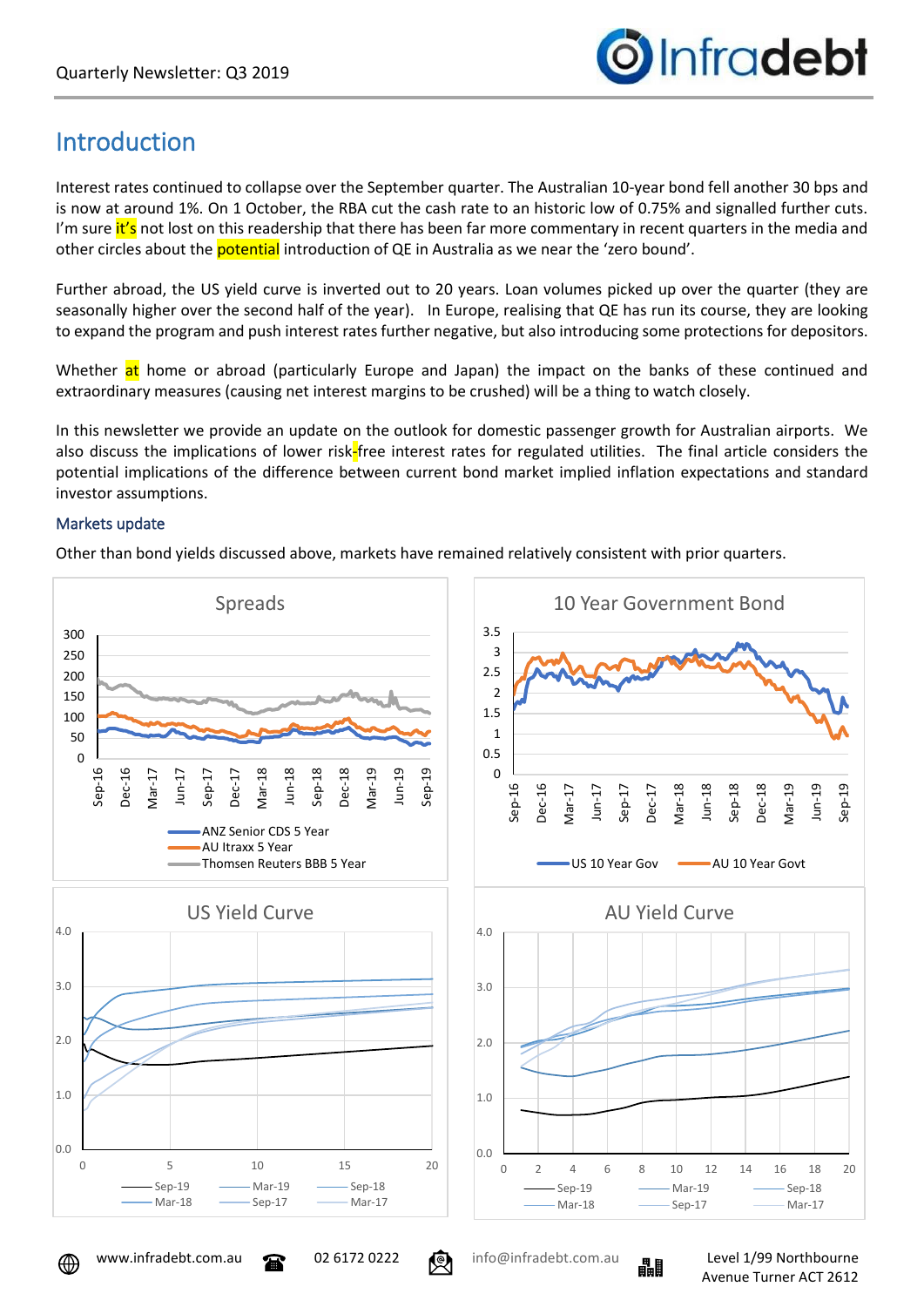

### New issuance and refinancing

Infrastructure debt activity was relatively subdued this quarter in terms of transaction numbers

| Date      | <b>Borrower</b>                      | Instrument  | Size (m)       | Term (Yrs)     | Curr.      | Pricing/Notes                    |
|-----------|--------------------------------------|-------------|----------------|----------------|------------|----------------------------------|
| July      | Ausnet                               | <b>Bond</b> | 240            | 10             | <b>AUD</b> | 2.6%                             |
| July      | <b>NT Airports</b>                   | Loan        | 550            | 5/7            | <b>AUD</b> | Refinance                        |
| July      | <b>Genex Pumped</b><br>Hydro         | Loan        | 610            | 25             | <b>AUD</b> | <b>BBSY + 200, NAIF</b>          |
| July      | Mobilong and<br><b>Moyhall Solar</b> | Loan        | $\overline{7}$ | 5              | <b>AUD</b> | Construction                     |
| July      | Goonumbla Solar                      | Loan        | 120            |                | <b>AUD</b> | Construction                     |
| July      | Victoria Schools<br>PPP              | Loan        | 310            |                | <b>AUD</b> | Refinance                        |
| July      | Moorabool North<br>Wind Farm 1       | Loan        | 250            | $\overline{2}$ | <b>AUD</b> | Construction                     |
| July      | Neerabup Gas<br><b>Power Station</b> | Loan        | 260            | 10             | <b>AUD</b> | Refinance                        |
| August    | <b>Bango Wind Farm</b>               | Loan        | 260            | 5              | <b>AUD</b> | Construction                     |
| August    | ANZ Hospitals/<br>Healthscope        | Loan        | 2,150          | 5              | <b>AUD</b> | BBSY + 400 to 425,<br><b>LBO</b> |
| August    | <b>Taralga Wind</b>                  | Loan        | 170            | 5              | <b>AUD</b> | Construction                     |
| August    | Daydream and<br>Hayman Solar         | Loan        | 290            | 5              | <b>AUD</b> | Refinance                        |
| September | Karadoc Solar                        | Loan        | 95             | $\overline{2}$ | <b>AUD</b> | Refinance                        |
| September | <b>RNSH</b>                          | Loan        | 930            | 4/5/17         | <b>AUD</b> | Refinance                        |
| September | <b>WA Land Titles</b>                | Loan        | 700            |                | <b>AUD</b> | Acquisition                      |

### Equity and other news

- Half of the 420 MW Macarthur Wind Farm is up for sale. Rothchild is running an auction to sell Malakoff's 50% stake. The other 50% of Macarthur Wind Farm is owned by HRL Morrison. The project is paid an availability payment by AGL and does not take direct generation risk.
- New Zealand's Napier Port has raised NZ\$234 million via an IPO on the NZX at NZ\$2.60 per share for a 45% stake in the port, around 12x EBITDA. Napier Port is the third New Zealand port asset to be listed on the NZX alongside Port of Tauranga and South Port.
- The ACT Government has announced that it will launch a new tender for up to 250 MW of renewable energy and battery storage. The contracts will have a 10 year tenor rather than the 20 year tenor in previous reverse auctions.
- QIC launched a takeover offer for Pacific Energy, an ASX listed off-grid energy supply business. The original QIC offer implies an enterprise value of \$487 million for the **company**. A competing offer was put forward from



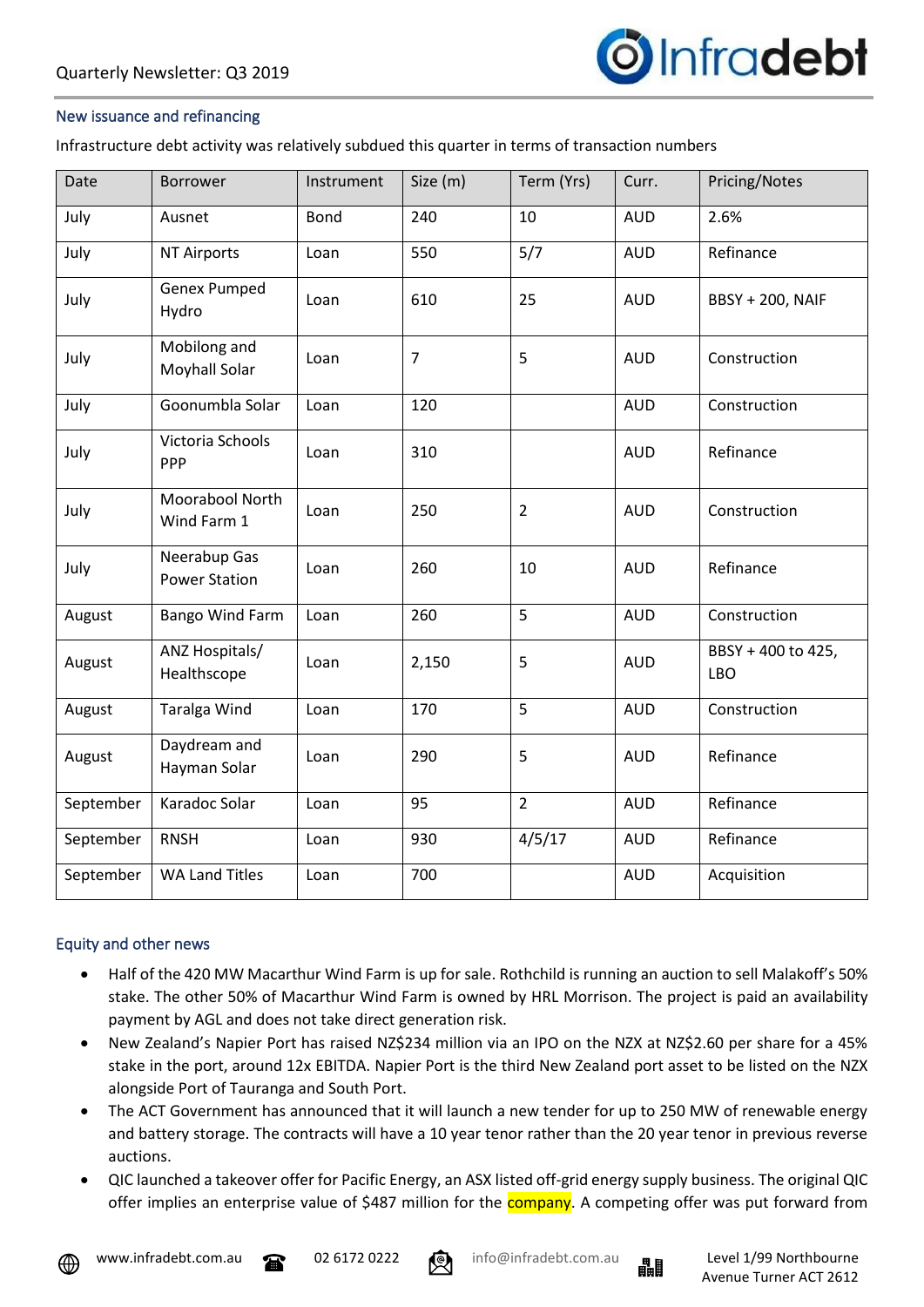

OPTrust and Infrastructure Capital Group, implying an enterprise value of \$535 million. The competing offer has been matched by QIC and has been recommended by the Pacific Energy board.

• Macquarie Infrastructure and Real Estate has paid \$1.4 billion for a 40 year lease of the WA land titles. The consortium includes Hesta and Sunsuper.

## Airports

Australian airports have been very attractive infrastructure investments. The core of their strong investment returns has been the long-term growth in passenger numbers. Higher passenger numbers drive both higher direct aeronautical revenue (landing charges) as well as higher retail and property revenues (through higher rents, more parking revenue, etc).

While much of the focus tends to be on international passenger growth (as they are more profitable for airports – with higher landing charges), domestic passenger travel has shown positive growth on the back of population growth as well as trends towards cheaper airfares over the long-term (e.g. the rise of low cost airlines). The annual growth rate since 1984 is 4.5% domestic passenger growth per annum.



Currently, domestic passenger growth is running significantly below trend, with roughly zero growth on a total domestic passenger basis. For example, the table below shows annual growth for the five largest domestic city pairs in Australia.

| Table 1: Year on Year change in available seat kilometres for top 5 city pairs |  |  |  |
|--------------------------------------------------------------------------------|--|--|--|
|                                                                                |  |  |  |

|   | <b>City-Pair</b>     | <b>YE Jun 2018</b> | <b>YE Jun 2019</b> | % Change |
|---|----------------------|--------------------|--------------------|----------|
|   | Melbourne - Sydney   | 10 870 145         | 10 784 481         | $-0.8$   |
|   | Brisbane - Sydney    | 5 776 063          | 5 774 032          | 0.0      |
|   | Brisbane - Melbourne | 4 373 793          | 4 322 056          | $-1.2$   |
| 4 | Gold Coast - Sydney  | 3 177 640          | 3 118 529          | $-1.9$   |
|   | Adelaide - Melbourne | 3 096 909          | 3 109 510          | 0.4      |

We would expect this weakness is domestic passenger growth to continue. One way of getting a handle on likely near-term trends for domestic passenger travel is to review the earnings announcements of Qantas and Virgin for intended domestic fleet changes.





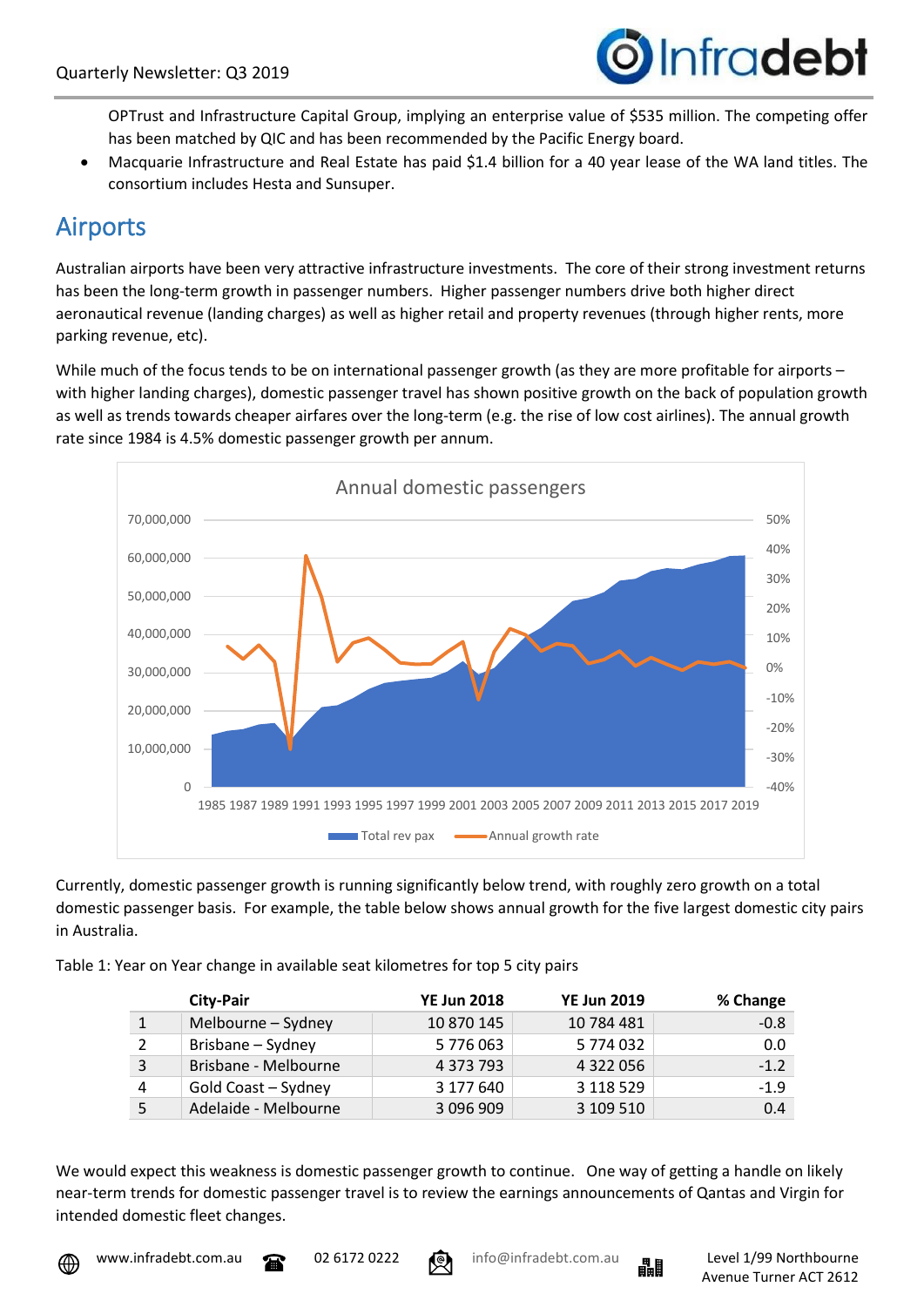

These airlines dominate domestic passenger travel in Australia. To the extent they increase the size of their fleets, this creates additional capacity that will, on average, be filled. That is, growth in the fleet is associated with increased discounting and, hence, greater travel and more passengers for airports. Conversely, if they shrink their fleets, there will tend to be fewer discounted fares available – fares will tend to rise faster than inflation – and passenger growth for airports will moderate.

In its most recent earnings releases, Qantas announced that they forecast domestic capacity to be flat to down. In addition, Virgin has announced that domestic capacity will be reduced 1.5%.

On this basis, it would be reasonable to expect the weakness in domestic passenger growth that has been experienced over the last year to continue in the near-term. This will be a headwind for airports – particularly those with a high domestic passenger share (eg regional airports).

# Regulated WACCs

The Australian 10 year government bond has fallen from 2.7% in 2018 to around 1.0% this quarter. Over the same period of time, there has been a divergence in listed infrastructure stock prices. Transurban has gained around 30%, Sydney Airport has gained around 10% and Spark Infrastructure is down 10%.



Infrastructure assets are often stereotyped as long-lived monopoly assets generating long-term stable cash flows. As such, lower long-term interest rates should provide a benefit, pushing up valuations. The chart above compares Spark Infrastructure – an investor in regulated utilities – with Transurban and highlights the folly of stereotypes. Not all infrastructure assets benefit from lower interest rates. Rather than being thought of as a bond proxy, it is probably better to think of Australian regulated utilities as a lagging floating rate note. In this context, falling risk-



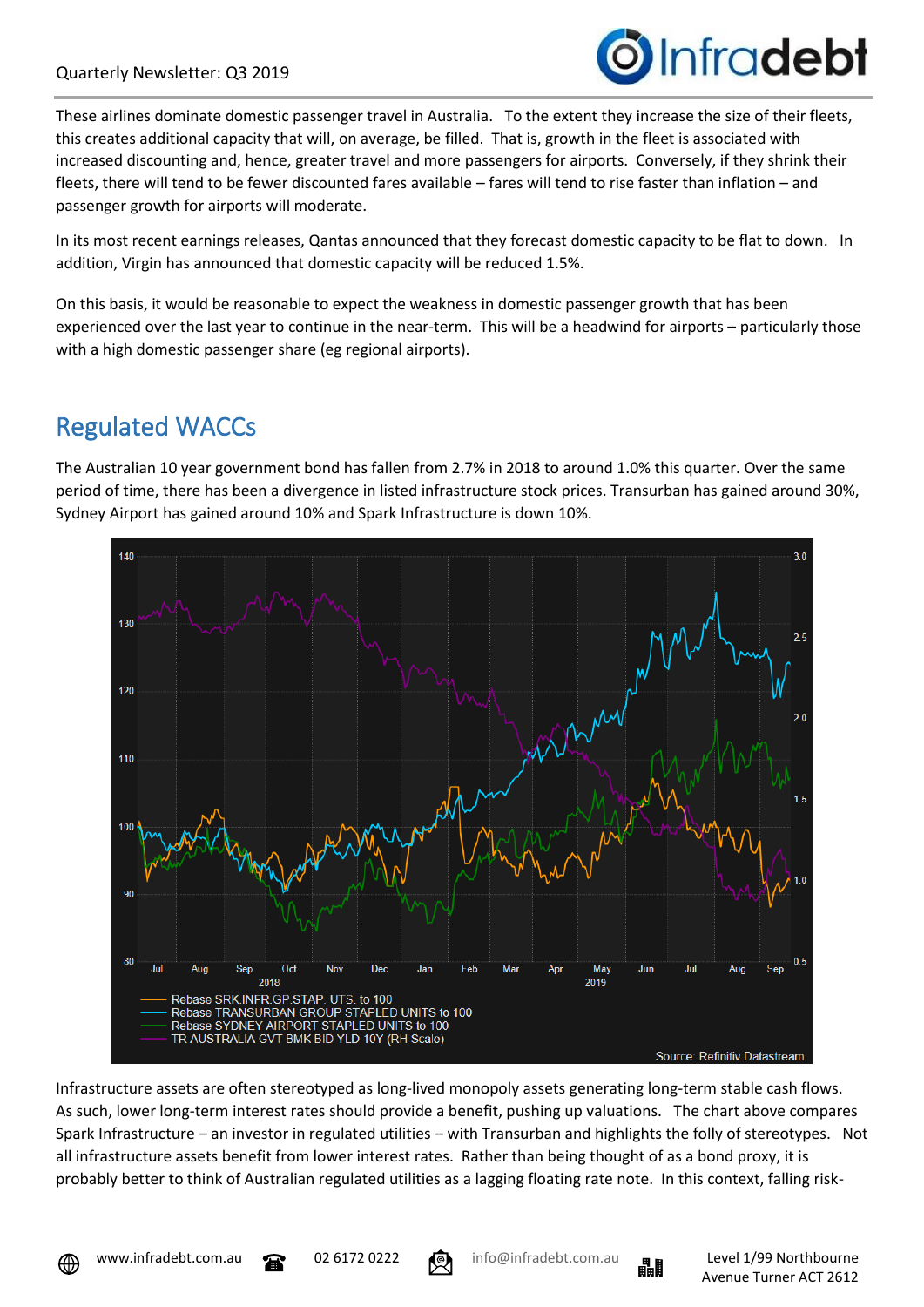

free interest rates present a significant challenge for future equity returns, particularly in the context of regulated assets that have historically been purchased at substantial premiums to their regulatory asset base.

For regulated assets, allowable revenues are set by the Regulator and calculated on an allowable rate of the return basis (the regulatory weighted average cost of capital or WACC). Lower interest rates feed through into lower WACCs via both the cost of debt and the cost of equity.

In November 2018 the laws were amended to require the AER to publish binding instruments demonstrating calculations of the regulated WACC that would apply to all regulatory decisions. In December 2018, the AER published guidance on the "Rate of Review Instrument" and an explanatory statement. The Rate of Return Instrument sets out the AER's approach to estimating the cost of equity and debt. The AER determined that the nominal pre-tax cost of equity in 2018 would have been 6.4%.



Since the last rate of return guidance provided by the AER, base rates have fallen considerably.

The cost of equity is estimated using the CAPM, a component of which is an estimation of the risk-free rate. The riskfree rate is estimated via the 10-year government bond rate and averaged over 20 to 60 consecutive business days on the date prior to the determination of the regulated return. If the AER repeated their determination on the cost of equity today, keeping all other parameters the same, the cost of equity would fall from 6.4% to 4.6% since late 2018.

While, the cost of equity is reset at each regulatory decision, the AER updates the cost of debt on a staggered basis at each regulatory reset. That is, the cost of debt is estimated based on a 10-year trailing average of BBB and A benchmark curves. This means the cost of debt will tend to feed in over time (and presumably – in broad terms – will match the refinancing of the utility's debt portfolio).

Australian infrastructure equity investors have historically targeted equity IRRs in the low double digits. For Australian investors, this has shifted to the high single digits as base rates and return expectations have fallen. This





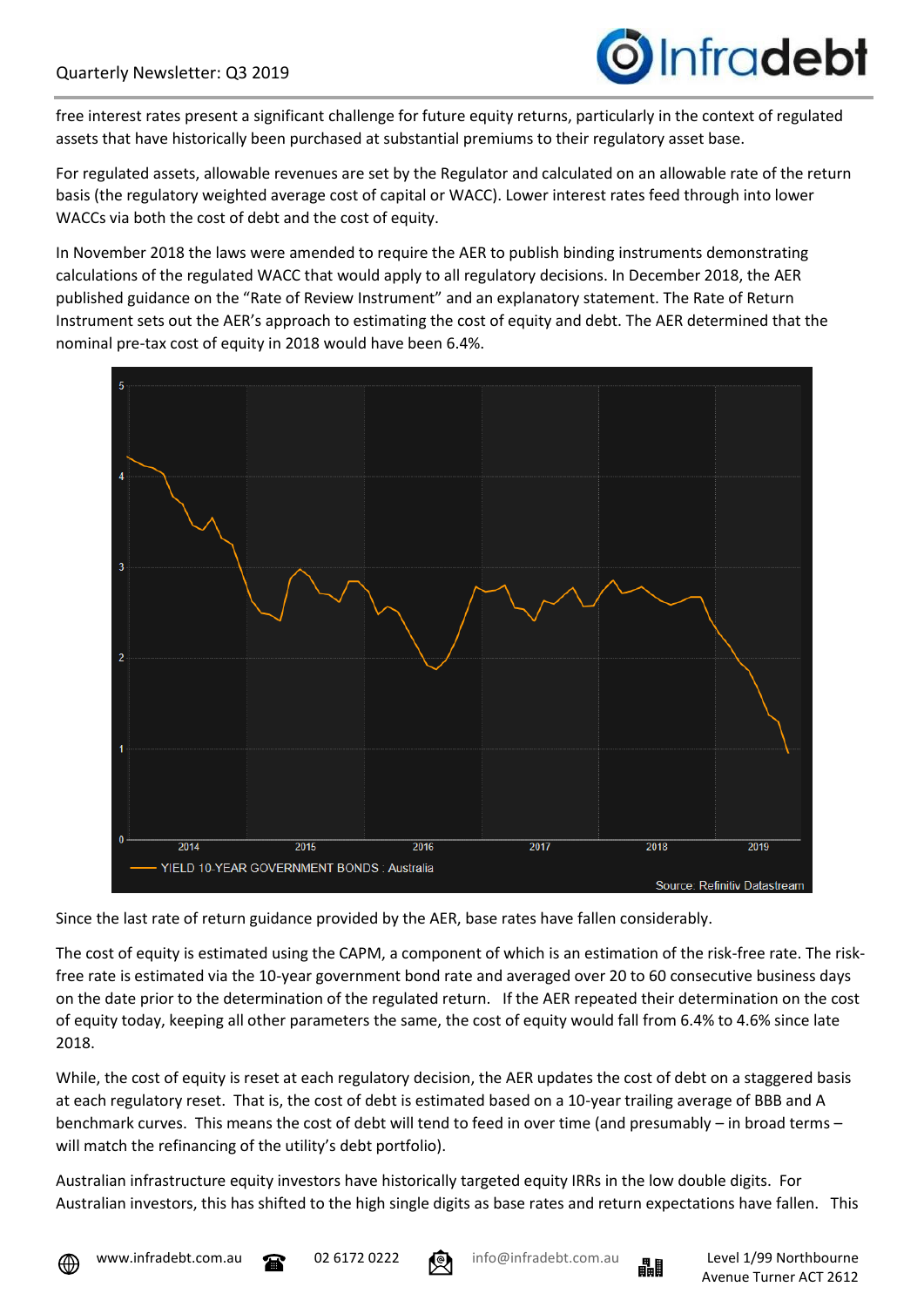is in stark contrast to the mechanical application of current regulatory frameworks, at 1% base rates, this would see allowable equity returns fall to sub 5%!

Whether this is fair or not, and whether equity investors were overpaid in the past or not, is a question for another day (and another newsletter article). The key point we would make is that allowable equity returns on Australian regulated assets are likely to fall sharply and, to the extent that these returns fall short of investor expectations, the strong asset value premiums would be expected to dissipate (it is important to remember that most recent Australian transactions have seen investors pay 1.3-1.6x the regulatory asset base).

Furthermore, similar to the experience of UK water investors over the period 2008-10, any investor that is hoping for an investor friendly regulator, in the current politically charged environment regarding electricity prices is likely to be sorely disappointed. The government and regulators on their behalf will be wanting to ensure that the impact of lower base rates flows through to lower network charges to the maximum extent possible.

# Inflation and Infrastructure Equity Returns – A case of high expectations

Most infrastructure equity investors adopt inflation assumptions in line with the mid-point of the RBA target band – 2.5% per annum. This is significantly above bond-market implied inflation expectations. If the bond market is right, this implies a material overstatement of expected returns.

## **History of Inflation Targeting**

The Reserve Bank of New Zealand was the first in the world to start inflation targeting in 1989. This was followed by Canada and Sweden, then Australia in 1993. Prior to inflation targeting, most central banks had policies targeted towards control of the money supply.



Inflation was high in the two decades prior to inflation targeting. This was due to a variety of factors including, the 1970s oil shocks, post war population growth, centralised wage setting and floating of the dollar.



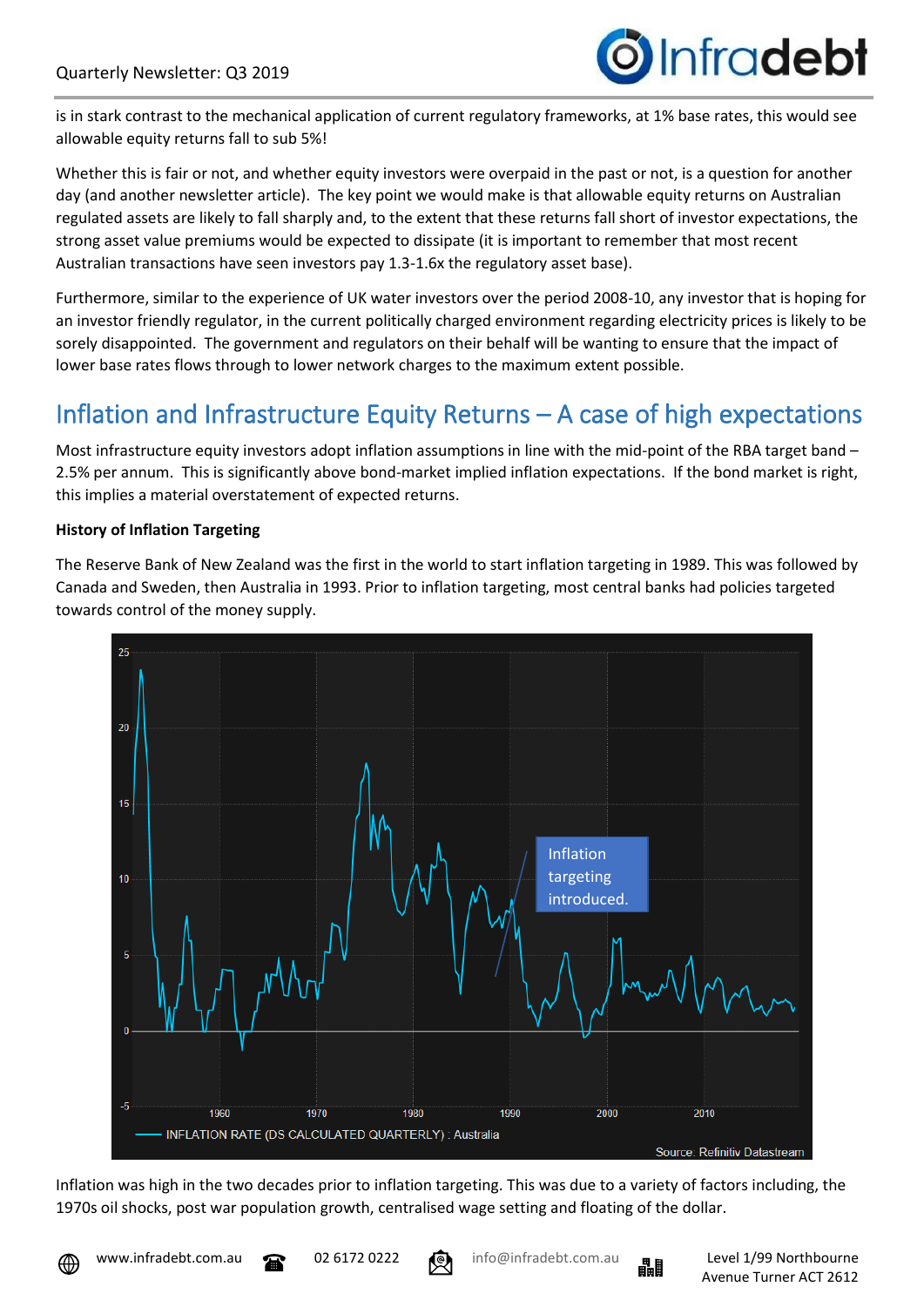

Under the inflation targeting regime to date, average inflation has been almost exactly on the RBA midpoint of 2.5%. However, this result is partly driven by two periods of materially above target inflation – in 2000 as a result of the introduction of the GST (which added circa 3% to inflation that year) and in 2008 when the GFC saw the AUD fall sharply(triggering a boost in inflation). Excluding these periods, inflation has tended to slightly undershoot the midpoint of the RBA target range.

### **Inflation and Infrastructure Equity Returns**

Most infrastructure equity investors adopt a 2.5% inflation assumption for Australian projects – in-line with the midpoint of the 2-3% target range. This is significantly higher than current market based estimates of future inflation. For example, the inflation linked bond market is currently pricing implied 10-year forward inflation to be around 1.3% - or more than a percentage point below the RBA target.



What is the impact infrastructure equity returns if there is an inflation shortfall? In the following scenario we assume a stereotypical infrastructure asset with the following characteristics,

- a flat real growth profile. That is, revenues and costs are assumed to move in-line with inflation,
- a 50-year asset life,
- gearing of 70%, and
- a cost of debt of 4%. For simplicity, this isn't assumed to change with inflation outcomes. This might reflect that base rates are locked in under interest rate hedges or that inflation outcomes are in-line with bond market forecasts and, hence, lower inflation doesn't necessarily result in lower risk-free interest rates.

The following is the expected output in various inflation scenarios.

| <b>Inflation</b> | <b>WACC</b> | Return on debt | <b>Return on equity</b> |
|------------------|-------------|----------------|-------------------------|
| 0.0%             | 4.1%        | 4.0%           | 4.6%                    |
| 0.5%             | 4.6%        | 4.0%           | 6.6%                    |
| 1.0%             | 5.1%        | 4.0%           | 7.8%                    |
| 1.5%             | 5.6%        | 4.0%           | 8.9%                    |
| 2.0%             | 6.1%        | 4.0%           | 9.8%                    |
| 2.5%             | 6.5%        | 4.0%           | 10.7%                   |